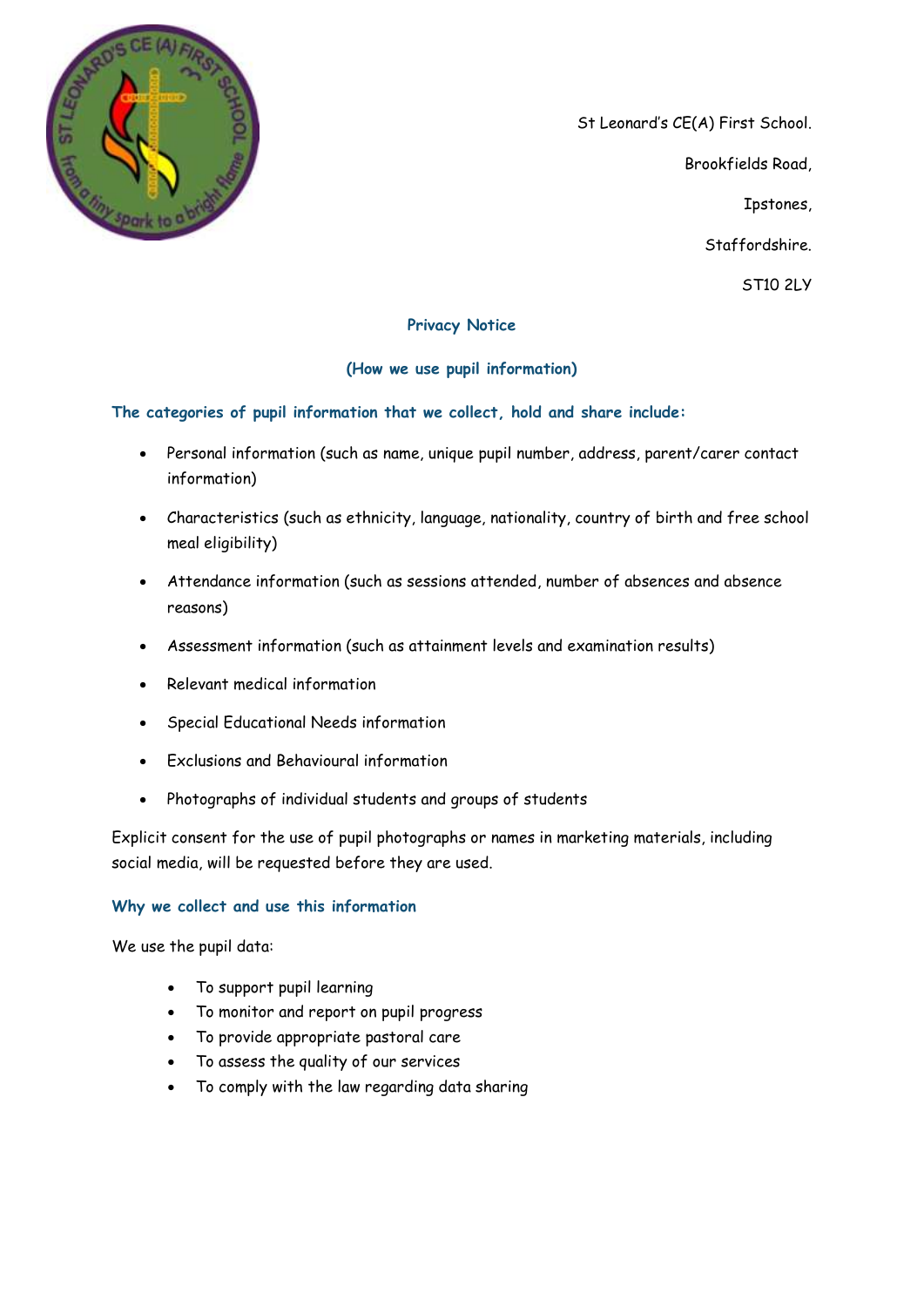#### **The lawful basis on which we use this information**

We collect and use pupil information under:

#### **Article 6:**

- For the performance of a task carried out in the public interest or in the exercise of official authority vested in DC
- To protect the vital interests of the data subject or of another person

#### **Article 9:**

Explicit consent

Public interest underpinned by law

#### **Education Act 1996**

# **Regulation 5 of The Education (Information About Individual Pupils) (England) Regulations 2013**

## **Collecting Pupil Information**

Whilst the majority of pupil information you provide to us is mandatory, some of it is provided to us on a voluntary basis. In order to comply with the General Data Protection Regulation, we will inform you whether you are required to provide certain pupil information to us or if you have a choice in this.

## **Storing pupil data**

We hold pupil data whilst the pupil remains at the school. In accordance with the Information and Records Management Society (IRMS) retention schedule for schools, the data will be securely destroyed in the August following the pupil's  $25<sup>th</sup>$  birthday.

#### **Who we share pupil information with**

We routinely share pupil information with:

- schools that the pupils attend after leaving us
- The Talentum Learning Trust
- our Local Authorities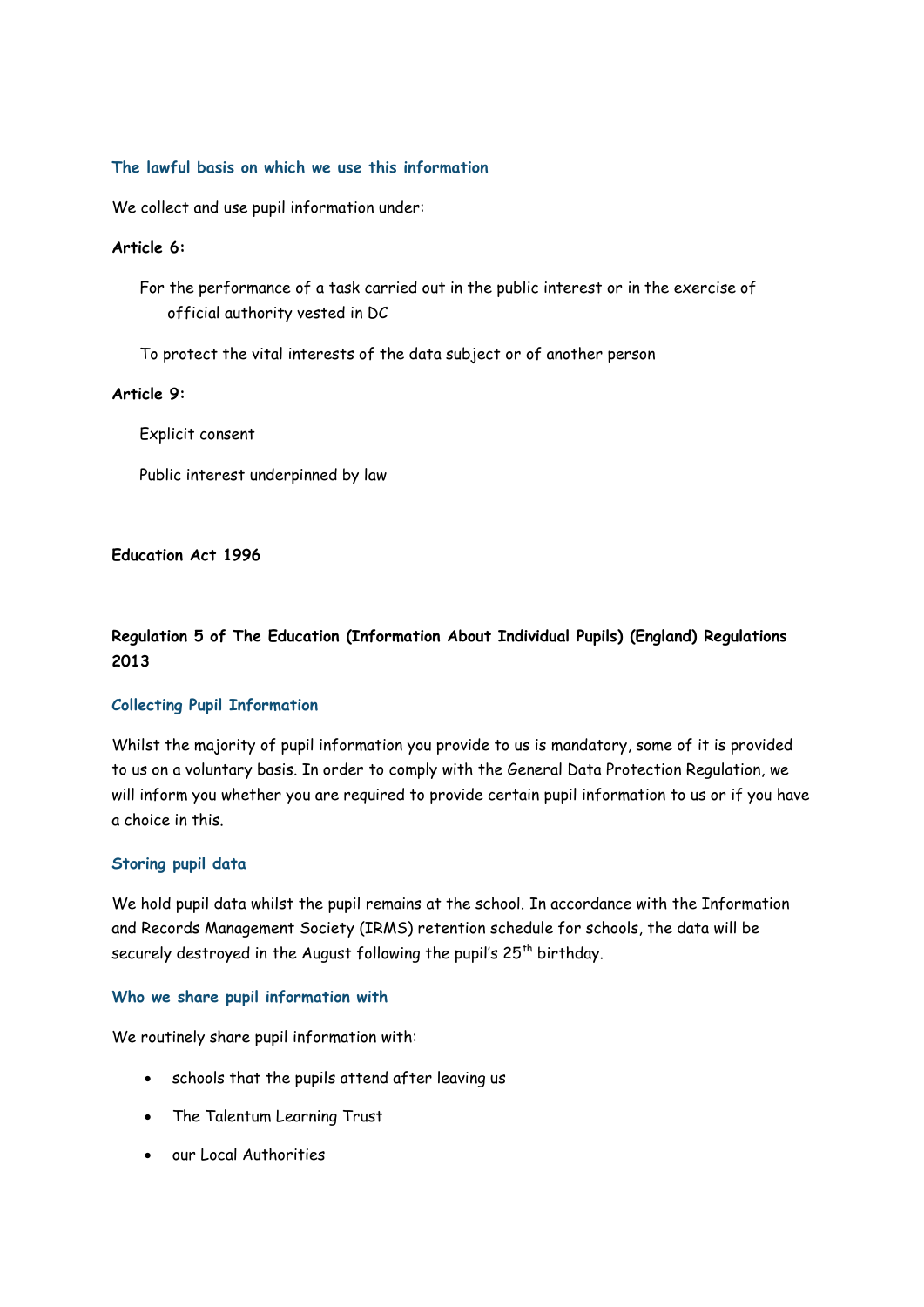- the Department for Education (DfE)
- the National Health Services (NHS) e.g. the School Nurse; compulsory checks and vaccinations etc.
- our Education Welfare Officer
- Our Educational Psychologist
- School Counselling Provider

## **Why we share pupil information**

We do not share information about our pupils with anyone without consent unless the law and our policies allow us to do so.

We share pupils' data with the Department for Education (DfE) on a statutory basis. This data sharing underpins school funding and educational attainment policy and monitoring. We are required to share information about our pupils with the (DfE) under regulation 5 of The Education (Information About Individual Pupils) (England) Regulations 2013.

## **Data collection requirements:**

To find out more about the data collection requirements placed on us by the Department for Education (for example; via the school census) go to [https://www.gov.uk/education/data](https://www.gov.uk/education/data-collection-and-censuses-for-schools)[collection-and-censuses-for-schools.](https://www.gov.uk/education/data-collection-and-censuses-for-schools)

# **The National Pupil Database (NPD)**

The NPD is owned and managed by the Department for Education and contains information about pupils in schools in England. It provides invaluable evidence on educational performance to inform independent research, as well as studies commissioned by the Department. It is held in electronic format for statistical purposes. This information is securely collected from a range of sources including schools, local authorities and awarding bodies.

We are required by law, to provide information about our pupils to the DfE as part of statutory data collections such as the school census and early years' census. Some of this information is then stored in the NPD. The law that allows this is the Education (Information About Individual Pupils) (England) Regulations 2013.

To find out more about the NPD, go to [https://www.gov.uk/government/publications/national](https://www.gov.uk/government/publications/national-pupil-database-user-guide-and-supporting-information)[pupil-database-user-guide-and-supporting-information.](https://www.gov.uk/government/publications/national-pupil-database-user-guide-and-supporting-information)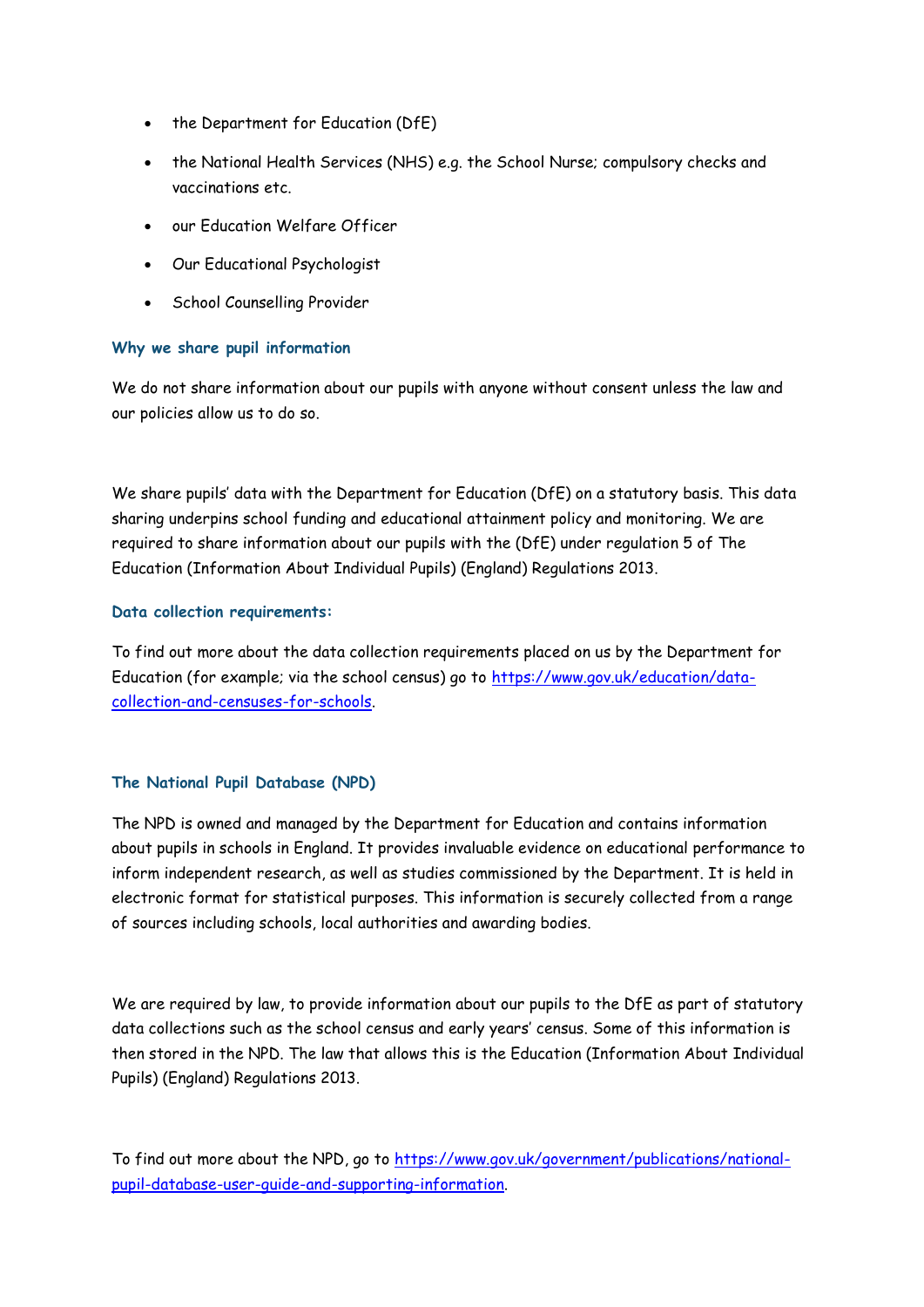The department may share information about our pupils from the NPD with third parties who promote the education or well-being of children in England by:

conducting research or analysis producing statistics providing information, advice or guidance

The Department has robust processes in place to ensure the confidentiality of our data is maintained and there are stringent controls in place regarding access and use of the data. Decisions on whether DfE releases data to third parties are subject to a strict approval process and based on a detailed assessment of:

- who is requesting the data
- the purpose for which it is required
- the level and sensitivity of data requested: and
- the arrangements in place to store and handle the data

To be granted access to pupil information, organisations must comply with strict terms and conditions covering the confidentiality and handling of the data, security arrangements and retention and use of the data.

For more information about the department's data sharing process, please visit: <https://www.gov.uk/data-protection-how-we-collect-and-share-research-data>

For information about which organisations the department has provided pupil information, (and for which project), please visit the following website: <https://www.gov.uk/government/publications/national-pupil-database-requests-received>

To contact DfE:<https://www.gov.uk/contact-dfe>

#### **Requesting access to your personal data**

Under data protection legislation, parents and pupils have the right to request access to information about them that we hold. To make a request for your personal information, or be